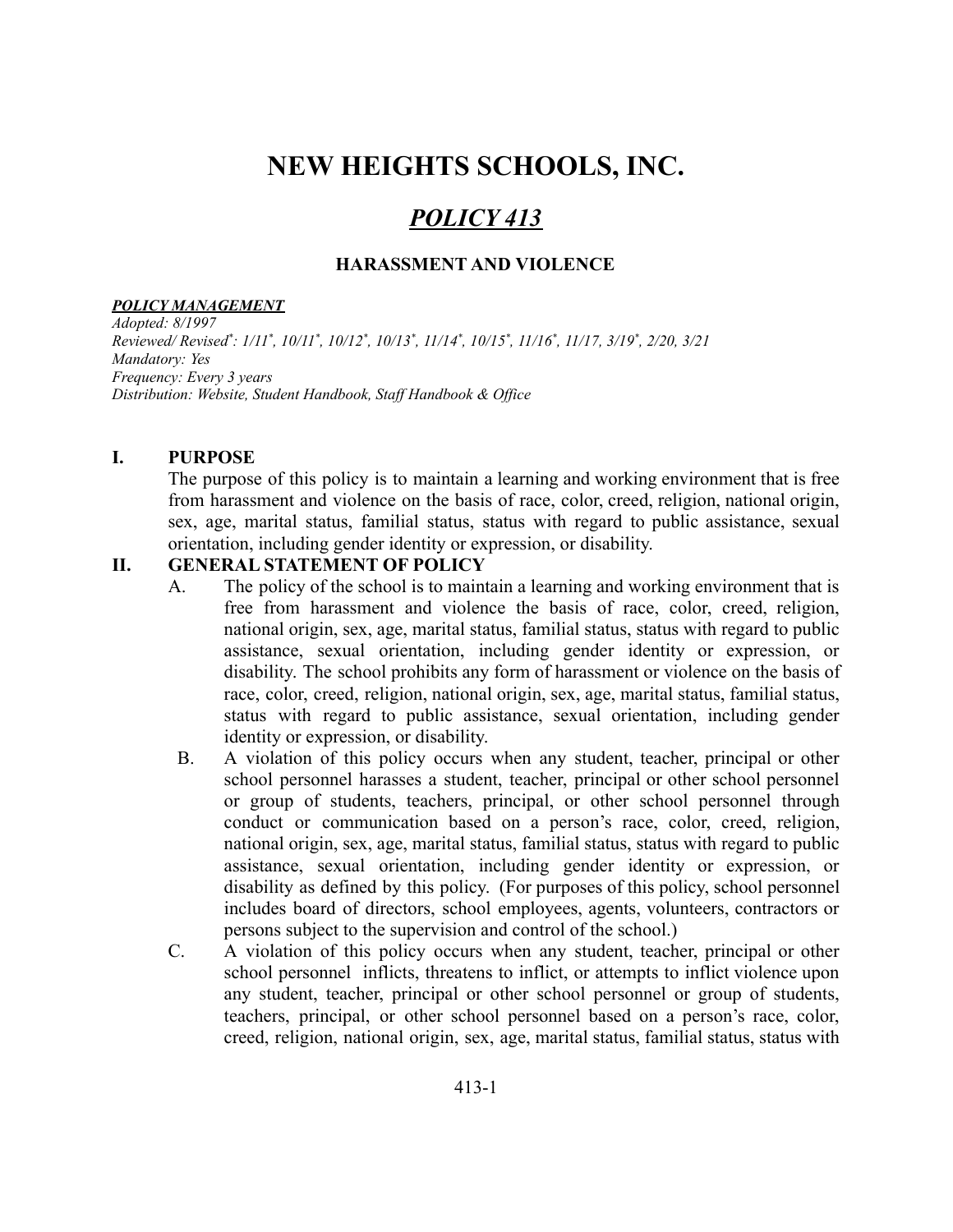regard to public assistance, sexual orientation, including gender identity or expression, or disability.

D. The school will act to investigate all complaints, either formal or informal, verbal or written, of harassment or violence based on a person's race, color, creed, religion, national origin, sex, age, marital status, familial status, status with regard to public assistance, sexual orientation, including gender identity or expression, or disability, and to discipline or take appropriate action against any student, teacher, principal or other school personnel who is found to have violated this policy.

#### **III. DEFINITIONS**

- A. "Assault" is:
	- 1. an act done with intent to cause fear in another of immediate bodily harm or death;
	- 2. the intentional infliction of or attempt to inflict bodily harm upon another; or
	- 3. the threat to do bodily harm to another with present ability to carry out the threat.
- B. "Harassment" prohibited by this policy consists of physical or verbal conduct, including, but not limited to, electronic communications, relating to an individual's or group of individuals' race, color, creed, religion, national origin, sex, age, marital status, familial status, status with regard to public assistance, sexual orientation, including gender identity or expression, or disability when the conduct:
	- 1. has the purpose or effect of creating an intimidating, hostile, or offensive working or academic environment;
	- 2. has the purpose or effect of substantially or unreasonably interfering with an individual's work or academic performance; or
	- 3. otherwise adversely affects an individual's employment or academic opportunities.
- C. "Immediately" means as soon as possible but in no event longer than 24 hours.
- D. Protected Classifications; Definitions
	- 1. "Disability" means any condition or characteristic that renders a person a disabled person. A disabled person is any person who:
		- a. has a physical, sensory, or mental impairment which materially limits one or more major life activities;
		- b. has a record of such an impairment; or
		- c. is regarded as having such an impairment.
	- 2. "Familial status" means the condition of one or more minors being domiciled with:
		- a. their parent or parents of the minor's legal guardian; or
		- b. the designee of the parent or parents or guardian with the written permission of the parent or parents or guardian. The protections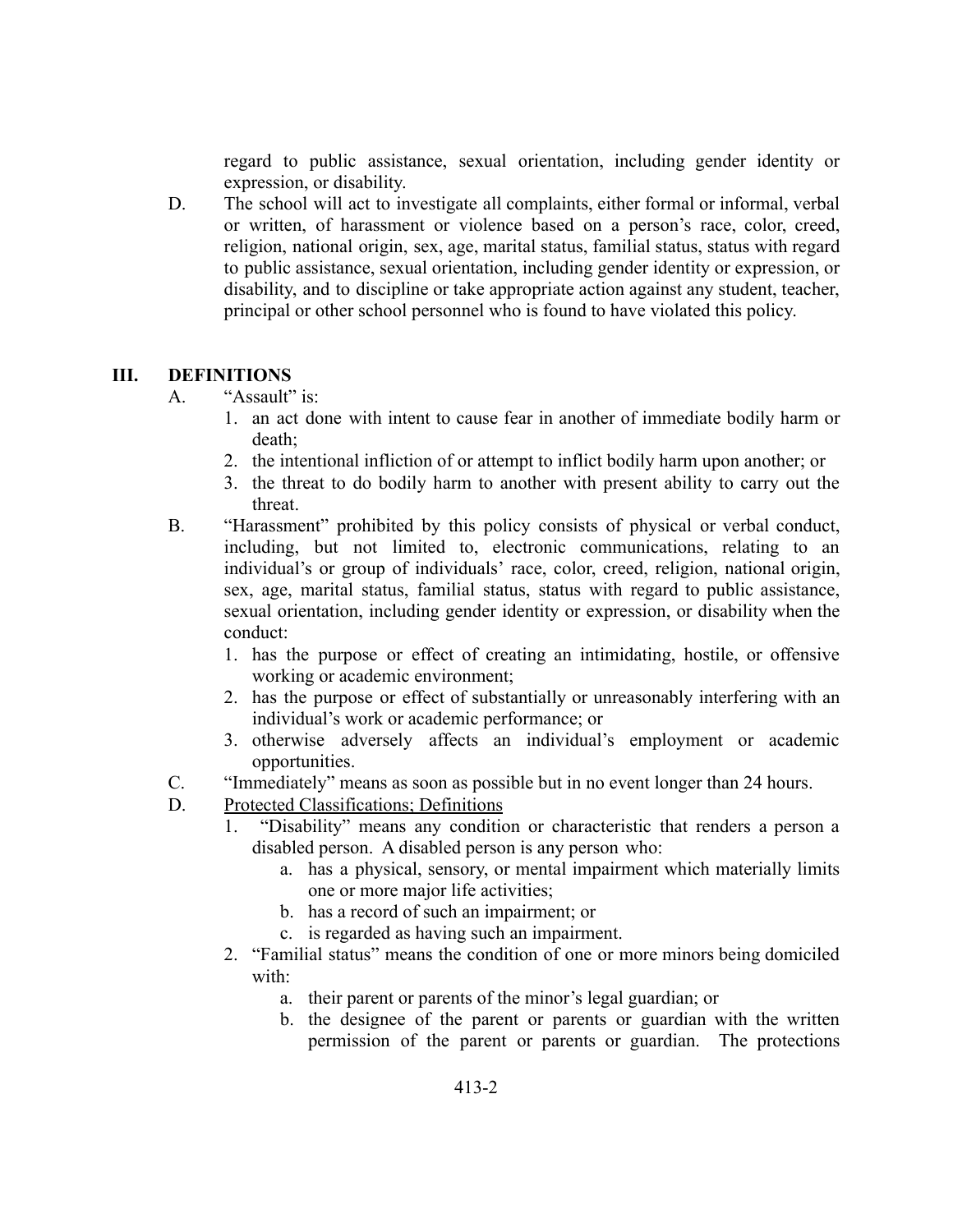afforded against harassment on the basis of family status apply to any person who is pregnant or is in the process of securing legal custody of an individual who has not attained the age of majority.

- 3. "Marital status" means whether a person is single, married, remarried, divorced, separated, or a surviving spouse and, in employment cases, includes protection against harassment on the basis of the identity, situation, actions, or beliefs of a spouse or former spouse.
- 4. "National origin" means the place of birth of an individual or of any of the individual's lineal ancestors.
- 5. "Sex" includes, but is not limited to, pregnancy, childbirth, and disabilities related to pregnancy or childbirth.
- 6. "Sexual orientation" means having or being perceived as having an emotional, physical, or sexual attachment to another person without regard to the sex of that person or having or being perceived as having an orientation for such attachment, or having or being perceived as having a self-image or identity not traditionally associated with one's biological maleness or femaleness. "Sexual orientation" does not include a physical or sexual attachment to children by an adult.
- 7. "Status with regard to public assistance" means the condition of being a recipient of federal, state, or local assistance, including medical assistance, or of being a tenant receiving federal, state, or local subsidies, including rental assistance or rent supplements.
- E. "Remedial response" means a measure to stop and correct acts of harassment or violence, prevent acts of harassment or violence from recurring, and protect, support, and intervene on behalf of a student who is the target or victim of acts of harassment or violence.
- F. Sexual Harassment; Definition.
	- 1. Sexual harassment consists of unwelcome sexual advances, requests for sexual favors, sexually motivated physical conduct or other verbal or physical conduct or communication of a sexual nature when:
		- a. submission to that conduct or communication is made a term or condition, either explicitly or implicitly, of obtaining or retaining employment, or of obtaining an education; or
		- b. submission to or rejection of that conduct or communication by an individual is used as a factor in decisions affecting that individual's employment or education; or
		- c. that conduct or communication has the purpose or effect of substantially or unreasonably interfering with an individual's employment or education, or creating an intimidating, hostile or offensive employment or educational environment.
	- 2. Sexual harassment may include but is not limited to:
		- a. unwelcome verbal harassment or abuse: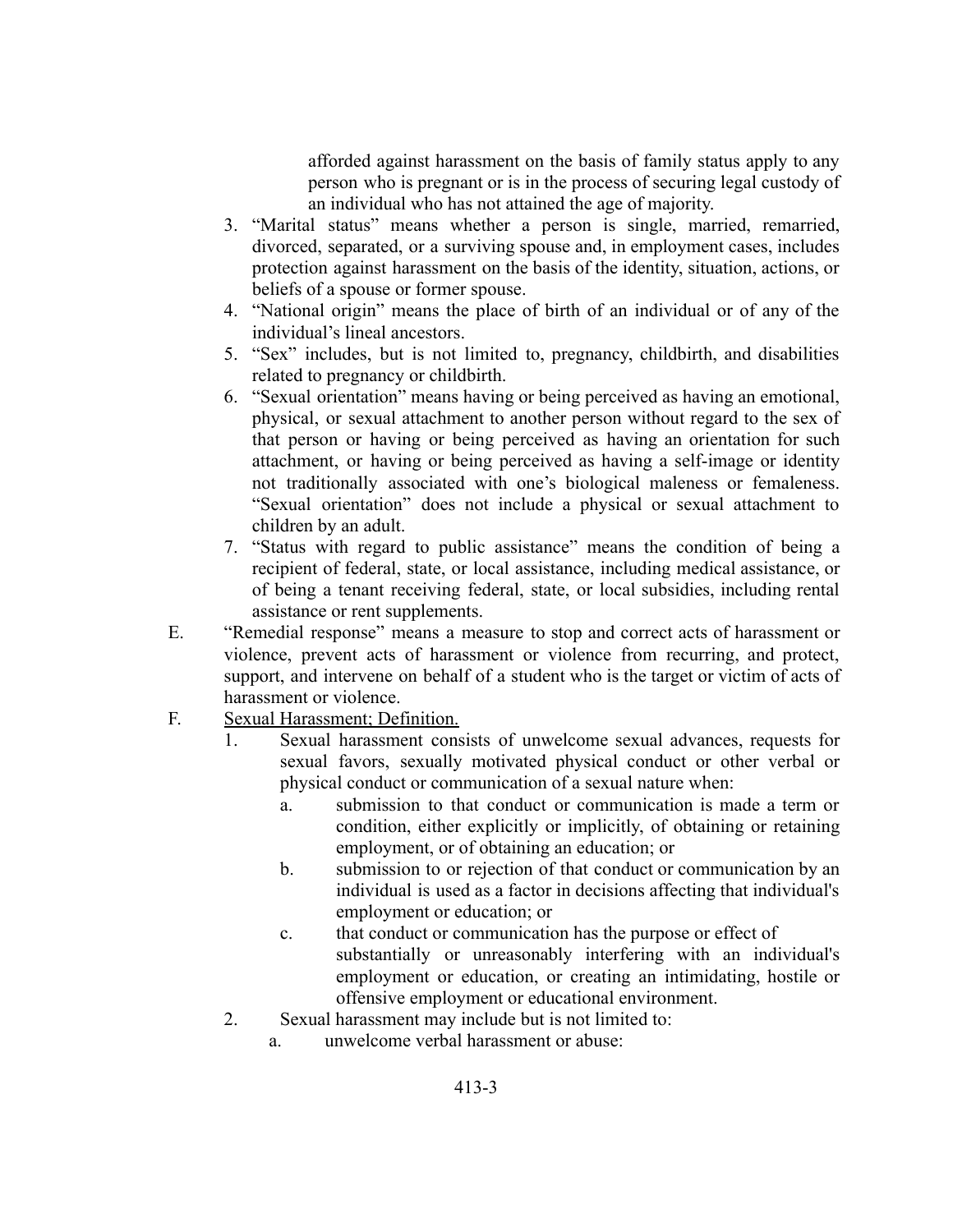- b. unwelcome pressure for sexual activity;
- c. unwelcome, sexually motivated or inappropriate patting, pinching or physical contact, other than necessary restraint of student(s) by teachers, principal or other school personnel to avoid physical harm to persons or property;
- d. unwelcome sexual behavior or words, including demands for sexual favors, accompanied by implied or overt threats concerning an individual's employment or educational status;
- e. unwelcome sexual behavior or words, including demands for sexual favors, accompanied by implied or overt promises of preferential treatment with regard to an individual's employment or educational status; or
- f. unwelcome behavior or words directed at an individual because of sexual orientation, including gender identity or expression.
- G. Sexual Violence; Definition.
	- 1. Sexual violence is a physical act of aggression or force or the threat thereof which involves the touching of another's intimate parts, or forcing a person to touch any person's intimate parts. Intimate parts, as defined in Minn. Stat. ' 609.341, includes the primary genital area, groin, inner thigh, buttocks or breast, as well as the clothing covering these areas.
	- 2. Sexual violence may include, but is not limited to:
		- a. touching, patting, grabbing, or pinching another person's intimate parts, whether that person is of the same sex or the opposite sex;
		- b. coercing, forcing or attempting to coerce or force the touching of anyone's intimate parts;
		- c. coercing, forcing or attempting to coerce or force sexual intercourse or a sexual act on another; or
		- d. threatening to force or coerce sexual acts, including the touching of intimate parts or intercourse, on another.
- H. Violence; Definition.

Violence prohibited by this policy is a physical act of aggression or assault upon another or group of individuals because of, or in a manner reasonably related to, race, color, creed, religion, national origin, sex, age, marital status, familial status, status with regard to public assistance, sexual orientation, including gender identity or expression, or disability.

# **IV. REPORTING PROCEDURES**

A. Any person who believes he or she has been the target or victim of harassment or violence on the basis of race, color, creed, religion, national origin, sex, age, marital status, familial status, status with regard to public assistance, sexual orientation, including gender identity or expression, or disability by a student, teacher, principal or other school personnel , or any person with knowledge or belief of conduct which may constitute harassment or violence prohibited by this policy toward a student, teacher, principal or other school personnel or group of students, teachers,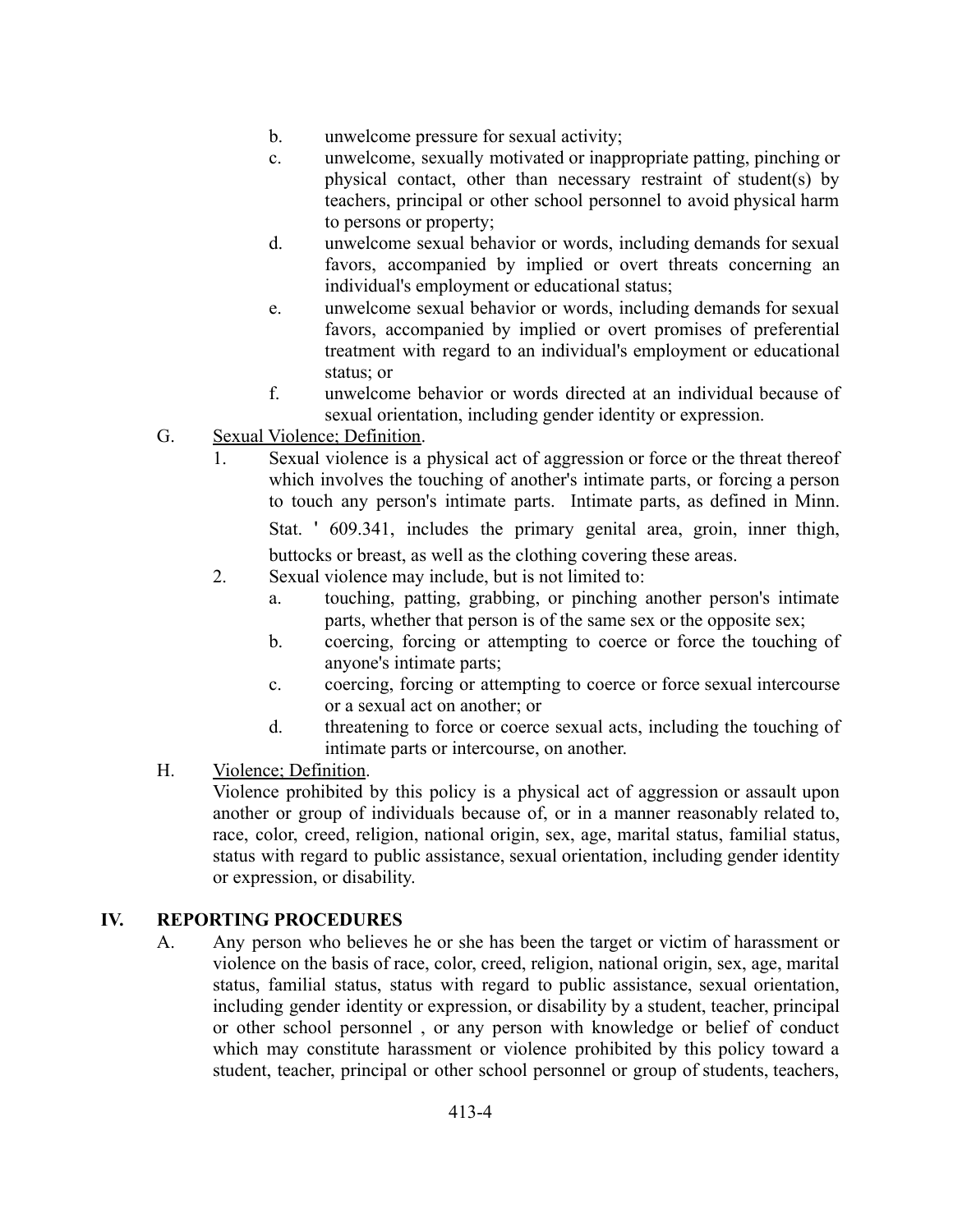principal, or other school personnel should report the alleged acts immediately to an appropriate school official designated by this policy. A person may report conduct which may constitute harassment or violence anonymously. However, the school may not rely solely on an anonymous report to determine discipline or other remedial responses. The school encourages the reporting party or complainant to use the report form available from the principal of the building or available from the school office, but oral reports shall be considered complaints as well. Nothing in this policy shall prevent any person from reporting harassment or violence directly to the school principal.

- B. In the School Building. The building principal or the principal's designee is the person responsible for receiving oral or written reports of harassment or violence prohibited by this policy at the building level. Any adult who receives a report of harassment or violence prohibited by this policy shall inform the principal immediately. If the complaint involves the principal, the complaint shall be made or filed directly with the president of the board of directors by the reporting party or complainant. The building report taker shall ensure that this policy and its procedures, practice, consequences, and sanctions are fairly and fully implemented and shall serve as a primary contact on policy and procedural matters.
- C. A teacher, school principal, volunteer, contractor, or other school employee shall be particularly alert to possible situations, circumstances, or events that might include acts of harassment or violence. Any such person who witnesses, observers, receives a report of, or has other knowledge or belief of conduct that may constitute harassment or violence shall make reasonable efforts to address and resolve the harassment or violence and shall inform the building report takers immediately. School personnel who fail to inform the building report taker of conduct that may constitute harassment or violence or who fail to make reasonable efforts to address and resolve the harassment or violence in a timely manner may be subject to disciplinary action.
- D. Upon receipt of a report, the report taker must notify the principal or designee immediately, without screening or investigating the report. The report taker may request, but may not insist upon, a written complaint. A written statement of the facts alleged will be forwarded as soon as practicable by the report taker to the principal. If the report was given verbally, the report taker shall personally reduce it to written form within 24 hours and forward it to the principal. Failure to forward any harassment or violence report or complaint as provided herein may result in disciplinary action against the report taker.
- E. In the School. The board of directors hereby designates the principal to receive reports or complaints of harassment or violence prohibited by this policy. If the complaint involves the principal, the complaint shall be filed directly to the president of the board of directors.
- F. The school shall conspicuously post the name of the principal, who is responsible for receiving all reports of harassment or violence, including mailing addresses and telephone numbers.
- G. Submission of a good faith complaint or report of harassment or violence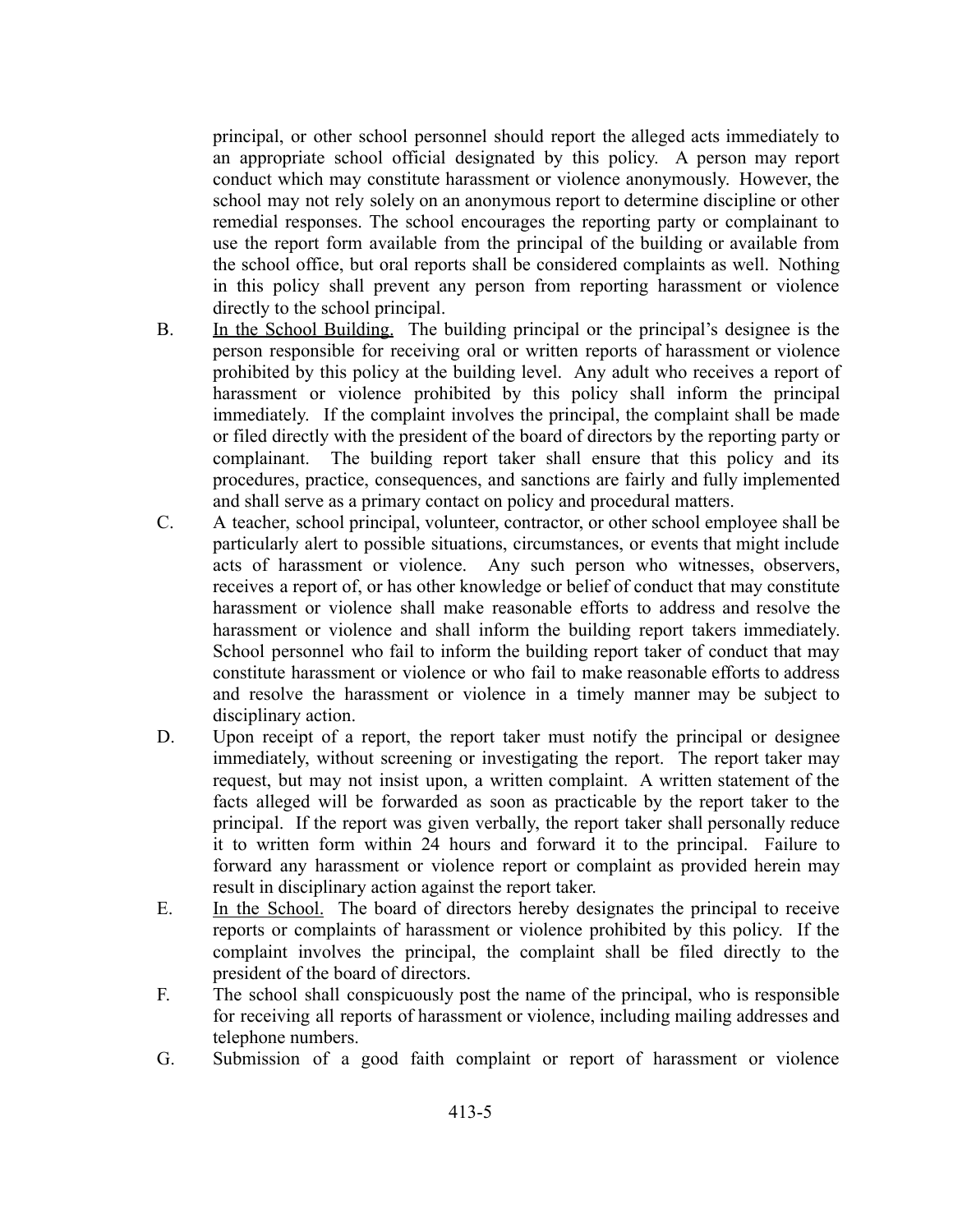prohibited by this policy will not affect the complainant or reporter's future employment, grades work assignments, or education or work environment.

- H. Use of formal reporting forms is not mandatory.
- I. Reports of harassment or violence prohibited by this policy are classified as private educational and/or personnel data and/or confidential investigative data and will not be disclosed except as permitted by law. The school will respect the privacy of the complainant(s), the individual(s) against whom the complaint is filed, and the witnesses as much as possible, consistent with the school's legal obligations to investigate, to take appropriate action, and to comply with any discovery or disclosure obligations.
- J. Retaliation against a victim, good faith reported, or a witness of violence or harassment is prohibited.
- K. False accusations or reports of violence or harassment against another person are prohibited.
- L. A person who engages in an act of violence or harassment, reprisal, retaliation, or false reporting of violence or harassment, or permits, condones, or tolerates violence or harassment shall be subject to discipline or other remedial responses for that act in accordance with the school's policies and procedures.
- M. Consequences for students who commit, or are party to, prohibited acts of violence or harassment or who engage in reprisal or intentional false reporting may range from remedial responses or positive behavioral interventions up to and including suspension and/or expulsion.
- N. Consequences for employees who permit, condone, or tolerate violence or harassment or engage in an act of reprisal or intentional false reporting of violence or harassment may result in disciplinary action up to and including termination or discharge.
- O. Consequences for other individuals engaging in prohibited acts of violence or harassment may include, but not limited to, exclusion from school property and events and/or termination of services and/or contracts.

# **V. INVESTIGATION**

- A. By authority of the school, the principal, within three (3) days of the receipt of a report or complaint alleging harassment or violence prohibited by this policy, shall undertake or authorize an investigation. The investigation may be conducted by school officials or by a third party designated by the school.
- B. The investigation may consist of personal interviews with the complainant, the individual(s) against whom the complaint is filed, and others who may have knowledge of the alleged incident(s) or circumstances giving rise to the complaint. The investigation may also consist of any other methods and documents deemed pertinent by the investigator.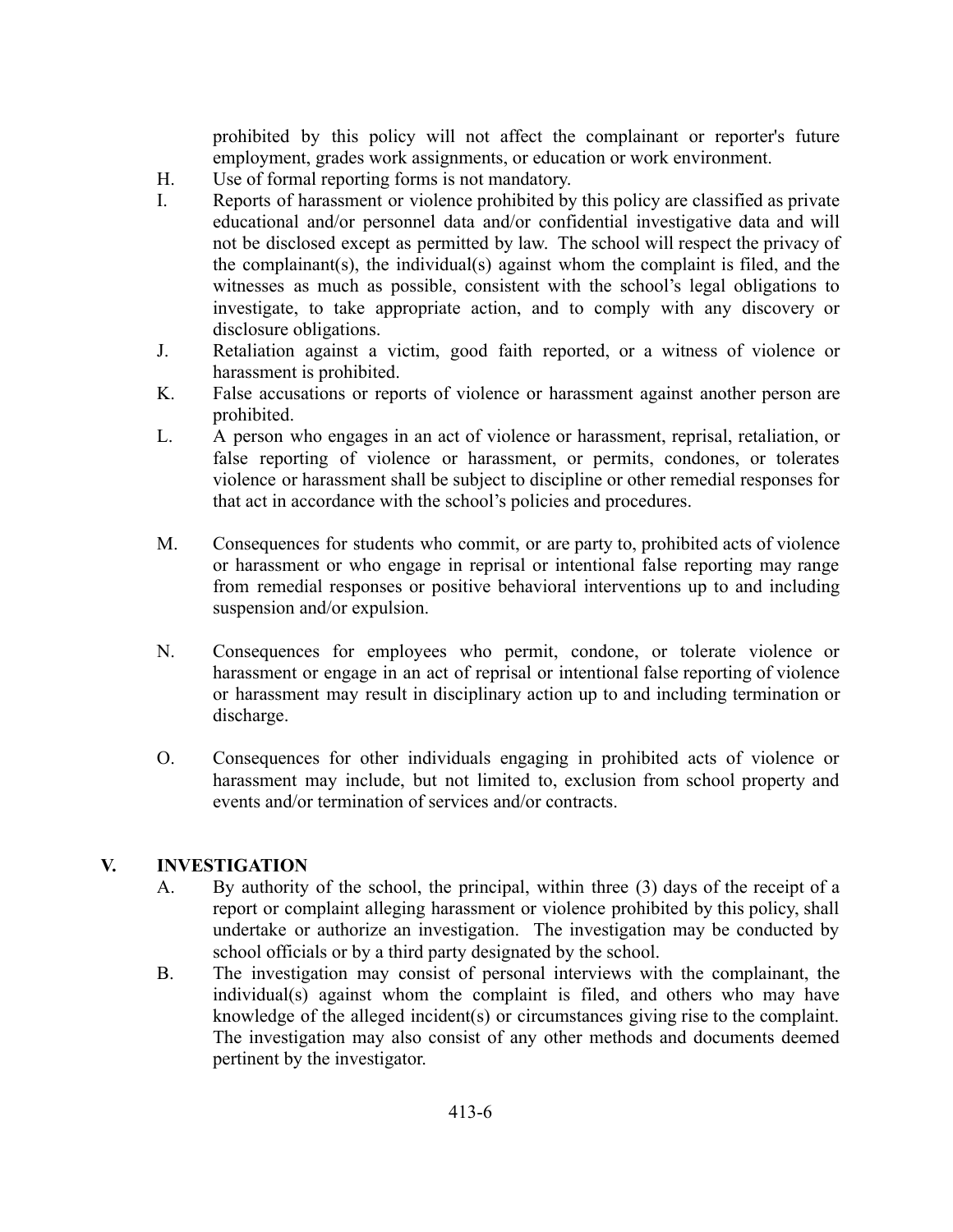- C. In determining whether alleged conduct constitutes a violation of this policy, the school should consider the surrounding circumstances, the nature of the behavior, past incidents or past or continuing patterns of behavior, the relationships between the parties involved and the context in which the alleged incidents occurred. Whether a particular action or incident constitutes a violation of this policy requires a determination based on all the facts and surrounding circumstances.
- D. In addition, the school may take immediate steps, at its discretion, to protect the target or victim, the complainant, students, teachers, principal or other school personnel pending completion of an investigation of alleged harassment or violence prohibited by this policy.
- E. The alleged perpetrator of the act(s) of harassment or violence shall be allowed the opportunity to present a defense during the investigation or prior to the imposition of discipline or other remedial responses.
- F. The investigation will be completed as soon as practicable. If the complaint involves the principal, the report may be filed directly with the chair of the board of directors. The report shall include a determination of whether the allegations have been substantiated as factual and whether they appear to be violations of this policy.

# **VI. ACTION**

- A. Upon completion of an investigation that determines a violation of this policy has occurred, the school takes appropriate action. Such action may include, but is not limited to, warning, suspension, exclusion, expulsion, transfer, remediation, termination or discharge. Disciplinary consequences will be sufficiently severe to try to deter violations and to appropriately discipline prohibited behavior. School action taken for violation of this policy will be consistent with requirements of applicable staff assignments, Minnesota and federal law and applicable school policies and regulations.
- B. The school is not authorized to disclose to a victim private educational or personnel data regarding an alleged perpetrator who is a student or employee of the school. School officials will notify the parent(s) or guardian(s) or targets or victims of harassment or violence and the parent(s) or guardian(s) of alleged perpetrators of harassment or violence who have been involved in a reported and confirmed harassment or violence incident of the remedial or disciplinary action taken, to the extent permitted by law.
- C. In order to prevent or respond to acts of harassment or violence committed by or directed against a child with a disability, the school district shall, where determined appropriate by the child's individualized education program (IEP) or Section 504 team, allow the child's IEP or Section 504 plan to be drafted to address the skills and proficiencies the child needs as a result of the child's disability to allow the child to respond to or not engage in acts of harassment or violence.

# **VII. RETALIATION OR REPRISAL**

The school will discipline or take appropriate action against any student, teacher, principal or other school personnel who commits an act of reprisal or who retaliates against any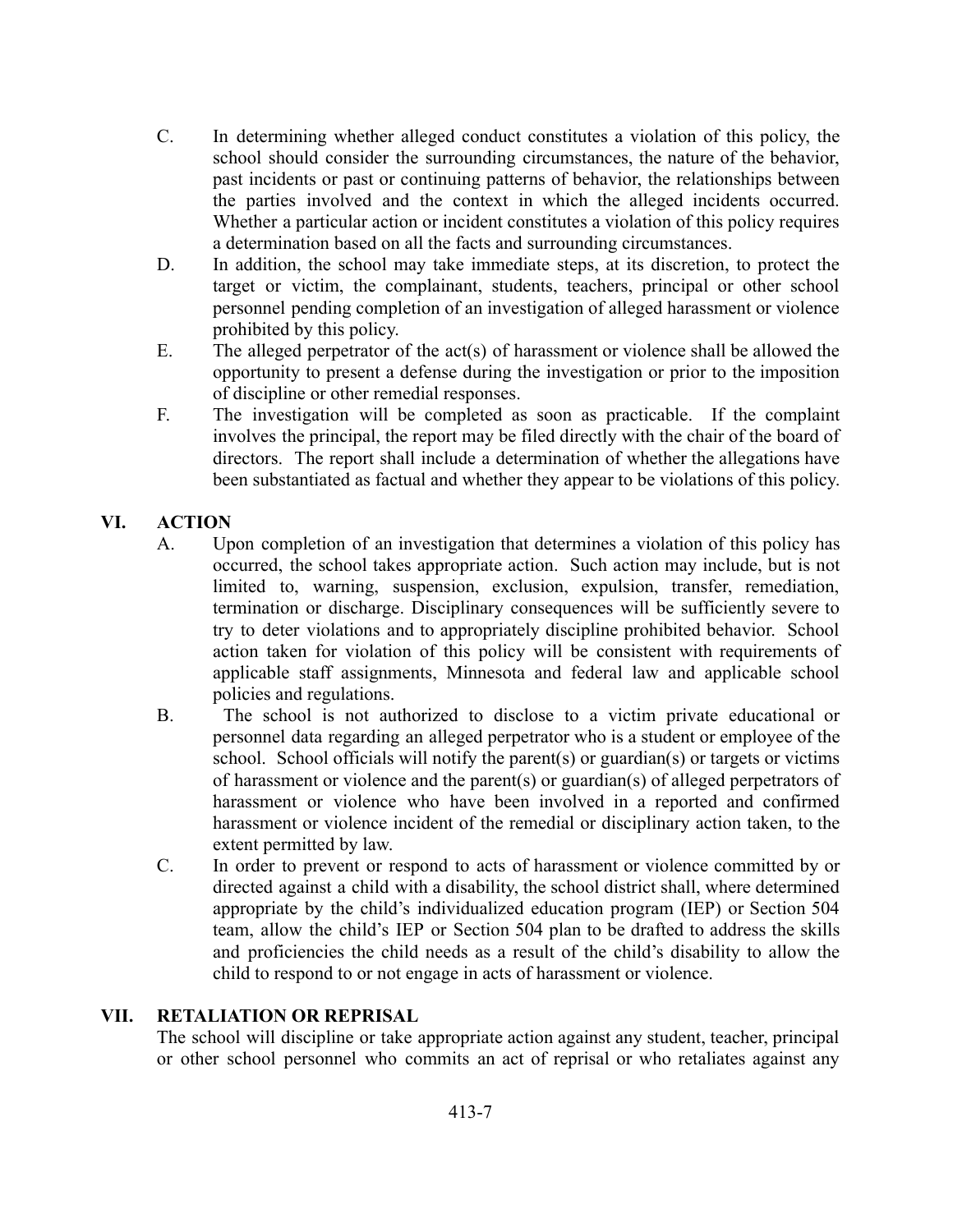person who asserts, alleges, or makes a good faith report of alleged harassment or violence prohibited by this policy who testifies, assists or participates in an investigation of retaliation or alleged harassment or violence, or who testifies, assists or participates in a proceeding or hearing relating to such harassment or violence. Retaliation includes, but is not limited to, any form of intimidation, reprisal, harassment, or intentional disparate treatment. Disciplinary consequences will be sufficiently severe to deter violations and to appropriately discipline the individual(s) who engage in the harassment or violence. Remedial responses to the harassment or violence shall be tailored to the particular incident and nature of the conduct.

# **VIII. RIGHT TO ALTERNATIVE COMPLAINT PROCEDURES.**

These procedures do not deny the right of any individual to pursue other avenues of recourse which may include filing charges with the Minnesota Department of Human Rights, initiating civil action or seeking redress under state criminal statutes and/or federal law.

#### **IX. HARASSMENT OR VIOLENCE AS ABUSE**

A. Under certain circumstances, alleged harassment or violence may also be possible abuse under Minnesota law. If so, the duties of mandatory reporting under Minn.

Stat. ' 626.556 may be applicable.

B. Nothing in this policy will prohibit the school from taking immediate action to protect victims of alleged harassment, violence or abuse.

#### **X. DISSEMINATION OF POLICY AND TRAINING**

- A. This policy shall be widely disseminated and will be accessible to all students, their families, and staff members.
- B. This policy shall be given to each school employee and independent contractor who regularly interacts with students at the time of initial employment contract.
- C. Elements of this policy shall appear in the student handbook. A full copy of the policy can be found on the school's website or requested in the main office.
- D. The school will develop a method of discussing this policy with students and employees.
- E. The school may implement violence prevention and character development education programs to prevent and reduce policy violations. Such programs may offer instruction on character education including, but not limited to, character qualities such as attentiveness, truthfulness, respect for authority, diligence, gratefulness, self-discipline, patience, forgiveness, respect for others, peacemaking, resourcefulness, and/or sexual abuse prevention.
- F. This policy shall be reviewed at least annually for compliance with state and federal law.

#### XI. **POLICY MANAGEMENT**

A. Mandatory: Yes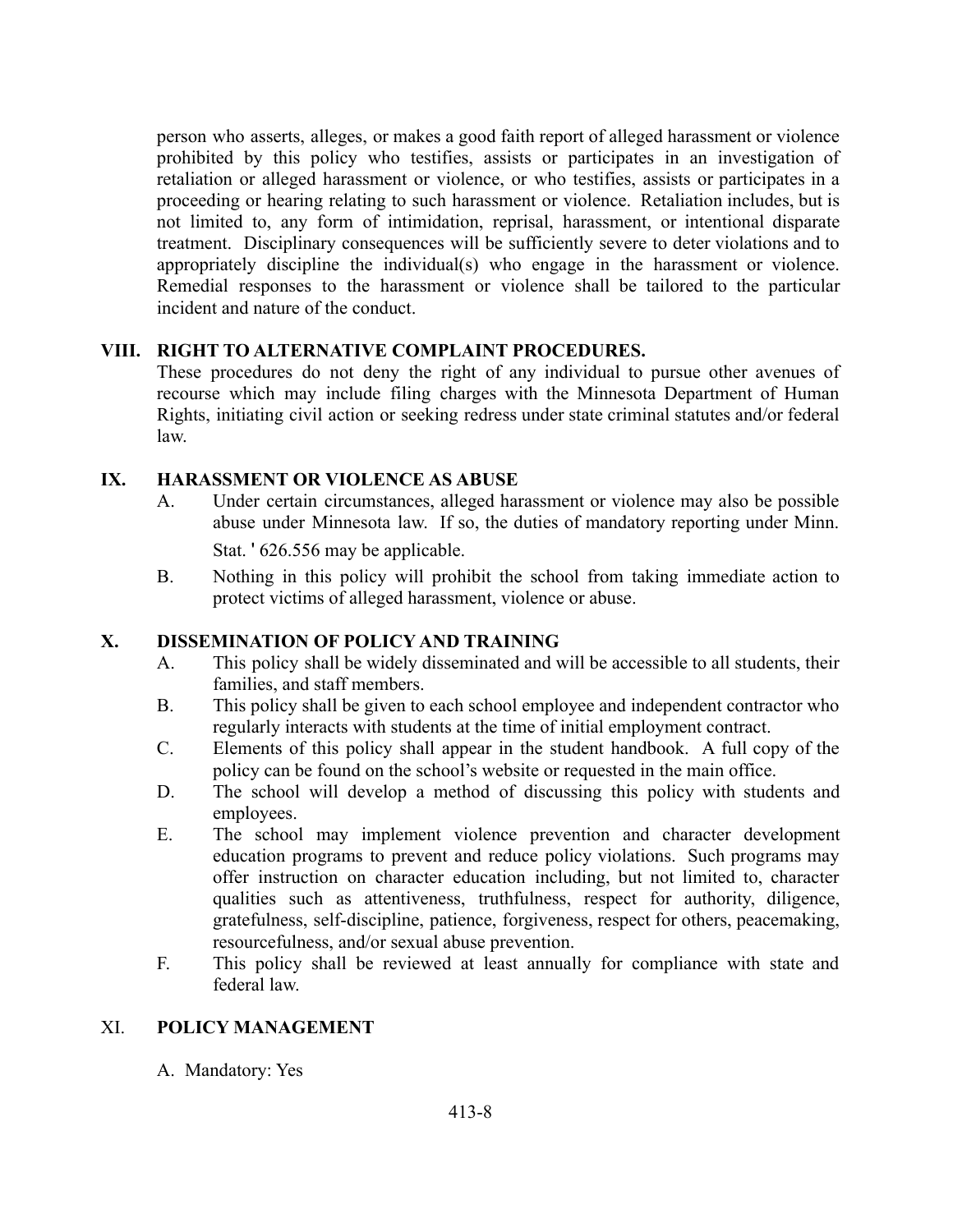#### B. Frequency: Annual

#### C. Distribution: Handbook (Y)(portions), Web or Office & Staff

| <b>Legal References:</b> | Minn. Stat. § 120B.232 (Character Development Education)                              |  |
|--------------------------|---------------------------------------------------------------------------------------|--|
|                          | Minn. Stat. § 120B.234 (Child Sexual Abuse Prevention Education)                      |  |
|                          | Minn. Stat. § 121A.03, Subd. 2 (Sexual, Religious, and Racial Harassment and Violence |  |
|                          | Policy)                                                                               |  |
|                          | Minn. Stat. § 121A.031 (School Student Bullying Policy)                               |  |
|                          | Minn. Stat. Ch. 363A (Minnesota Human Rights Act)                                     |  |
|                          | Minn. Stat. § 609.341 (Definitions)                                                   |  |
|                          | Minn. Stat. § 626.556 et seq. (Reporting of Maltreatment of Minors)                   |  |
|                          | 20 U.S.C. §§ 1681-1688 (Title IX of the Education Amendments of 1972)                 |  |
|                          | 29 U.S.C. § 621 et seq. (Age Discrimination in Employment Act)                        |  |
|                          | 29 U.S.C. § 794 (Rehabilitation Act of 1973, § 504)                                   |  |
|                          | 42 U.S.C. § 1983 (Civil Action for Deprivation of Rights)                             |  |
|                          | 42 U.S.C. § 2000d et seq. (Title VI of the Civil Rights Act of 1964)                  |  |
|                          | 42 U.S.C. § 2000e et seq. (Title VII of the Civil Rights Act)                         |  |
|                          | 42 U.S.C. § 12101 et seq. (Americans with Disabilities Act)                           |  |
| <b>Cross References:</b> | MSBA/MASA Model Policy 102 (Equal Educational Opportunity)                            |  |
|                          | MSBA/MASA Model Policy 401 (Equal Employment Opportunity)                             |  |
|                          | MSBA/MASA Model Policy 402 (Disability Nondiscrimination Policy)                      |  |
|                          | MSBA/MASA Model Policy 403 (Discipline, Suspension, and Dismissal of School District  |  |
|                          | Employees)                                                                            |  |
|                          | MSBA/MASA Model Policy 406 (Public and Private Personnel Data)                        |  |
|                          | MSBA/MASA Model Policy 414 (Mandated Reporting of Child Neglect or Physical or        |  |
|                          | Sexual Abuse)                                                                         |  |
|                          | MSBA/MASA Model Policy 415 (Mandated Reporting of Maltreatment of Vulnerable          |  |
|                          | Adults)                                                                               |  |
|                          | MSBA/MASA Model Policy 506 (Student Discipline)                                       |  |
|                          | MSBA/MASA Model Policy 514 (Bullying Prohibition Policy)                              |  |
|                          | MSBA/MASA Model Policy 515 (Protection and Privacy of Pupil Records)                  |  |
|                          | MSBA/MASA Model Policy 521 (Student Disability Nondiscrimination)                     |  |
|                          | MSBA/MASA Model Policy 522 (Student Sex Nondiscrimination)                            |  |
|                          | MSBA/MASA Model Policy 524 (Internet Acceptable Use and Safety Policy)                |  |
|                          | MSBA/MASA Model Policy 525 (Violence Prevention)                                      |  |
|                          | MSBA/MASA Model Policy 526 (Hazing Prohibition)                                       |  |
|                          | MSBA/MASA Model Policy 528 (Student Parental, Family, and Marital Status              |  |
|                          | Nondiscrimination)                                                                    |  |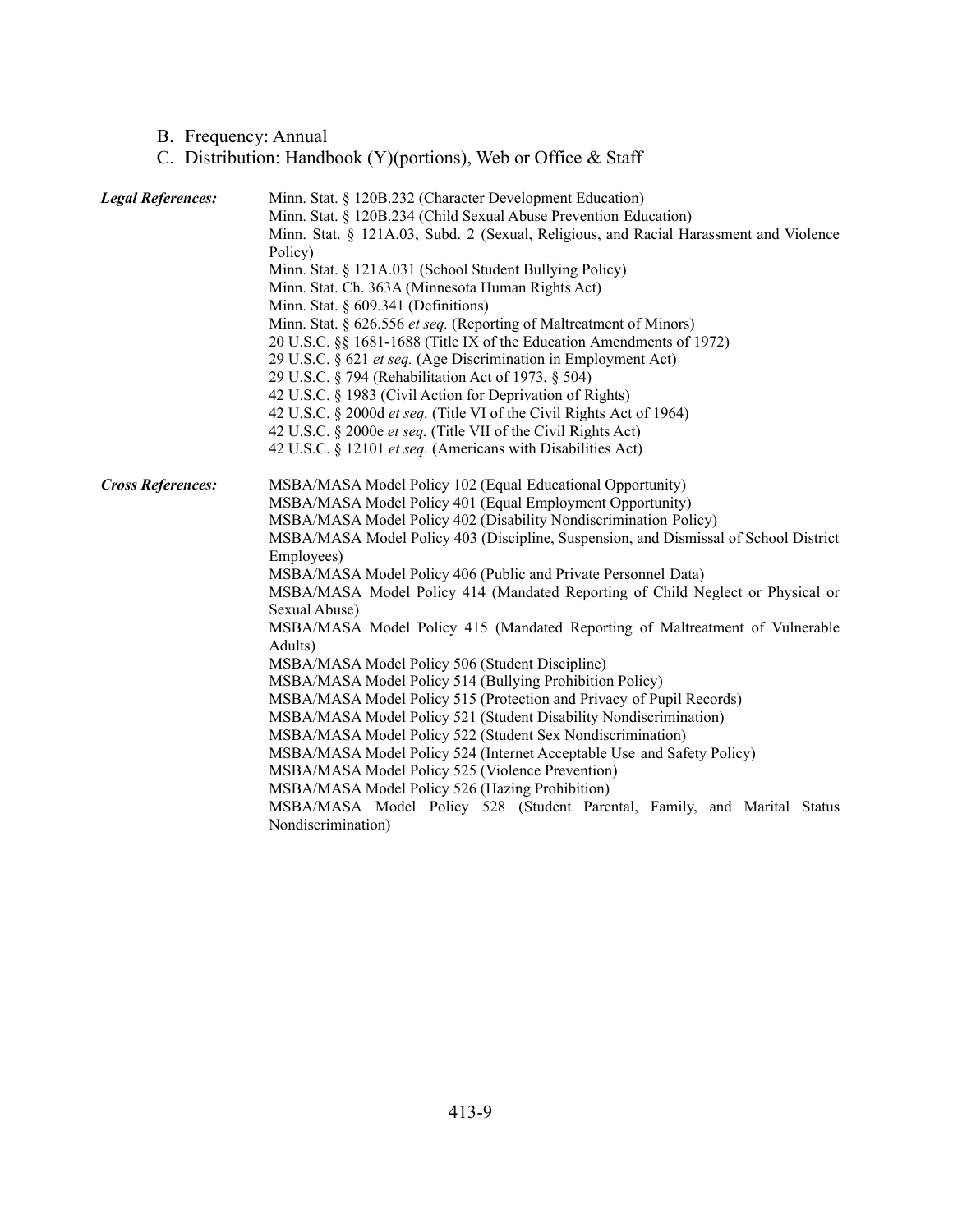**(Report Form attached)**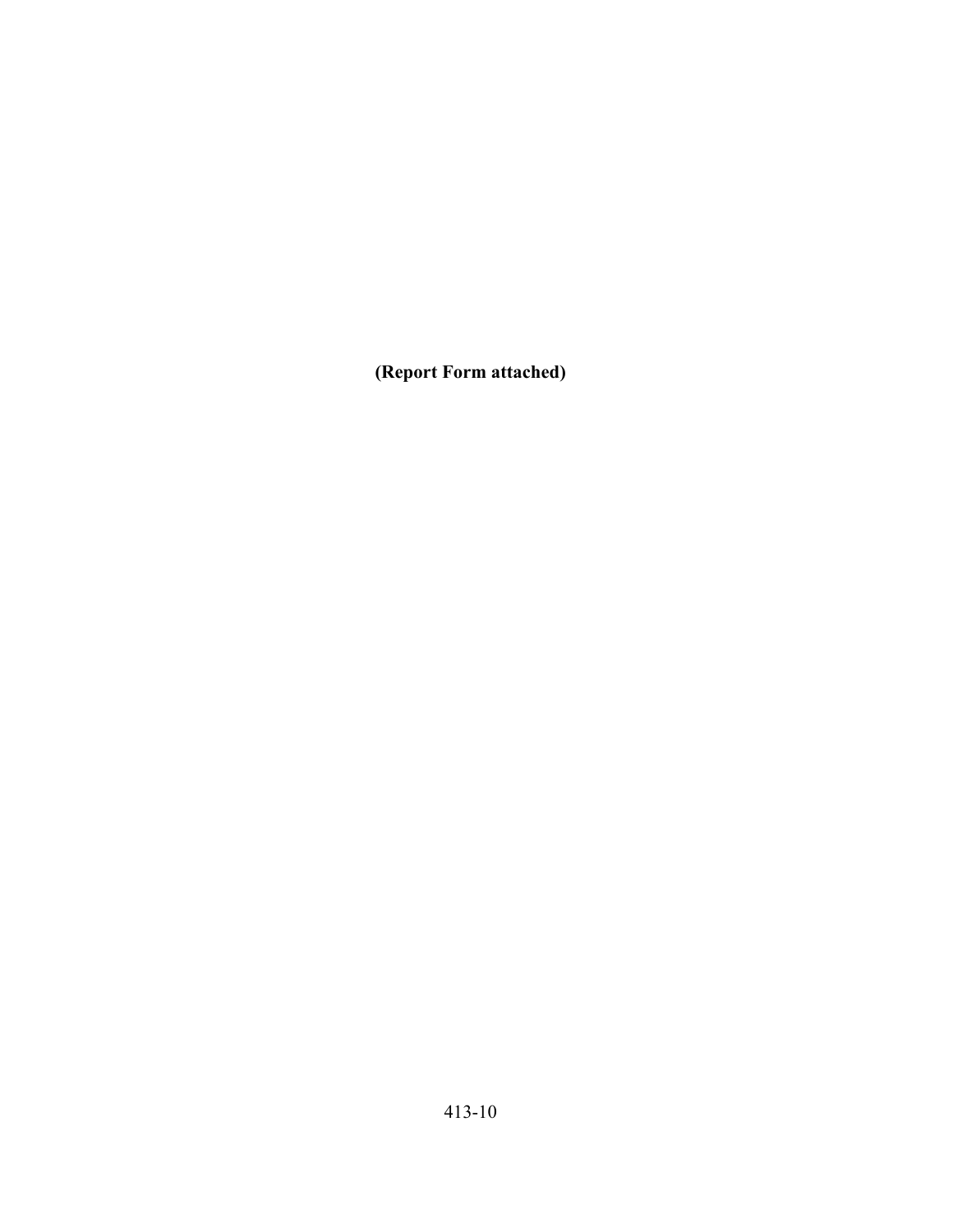# **NEW HEIGHTS SCHOOLS, INC. POLICY 413 HARASSMENT AND VIOLENCE REPORT FORM**

#### General Statement of Policy Prohibiting Harassment and Violence

New Heights School, Inc. maintains a firm policy prohibiting all forms of discrimination. Harassment or violence against students or employees or groups of students or employees on the basis of race, color, creed, religion, national origin, sex, age, marital status, familial status, status with regard to public assistance, sexual orientation, including gender identity or expression, or disability is strictly prohibited. All persons are to be treated with respect and dignity. Harassment or violence on the basis of race, color, creed, religion, national origin, sex, age, marital status, familial status, status with regard to public assistance, sexual orientation, including gender identity or expression, or disability by any pupil, teacher, principal, or other school personnel, which create an intimidating, hostile, or offensive environment will not be tolerated under any circumstances.

| Complainant  |            |
|--------------|------------|
| Home Address |            |
| Work Address |            |
| Home Phone   | Work Phone |

Date of Alleged Incident(s)

Basis of Alleged Harassment/Violence - circle as appropriate: race  $\cdot$  color  $\cdot$  creed  $\cdot$  religion  $\cdot$  national origin  $\$ sex  $\$ age  $\$  marital status  $\$  familial status  $\$  status with regard to public assistance  $\$  sexual orientation , including gender identity or expression \ disability

Name of person you believe harassed or was violent toward you or another person or group.

If the alleged harassment or violence was toward another person or group, identify that person or group.

Describe the incident(s) as clearly as possible, including such things as: what force, if any, was used; any verbal statements (i.e., threats, requests, demands, etc.); what, if any, physical contact was involved; etc. (Attach additional pages if necessary.)

Where and when did the incident(s) occur?